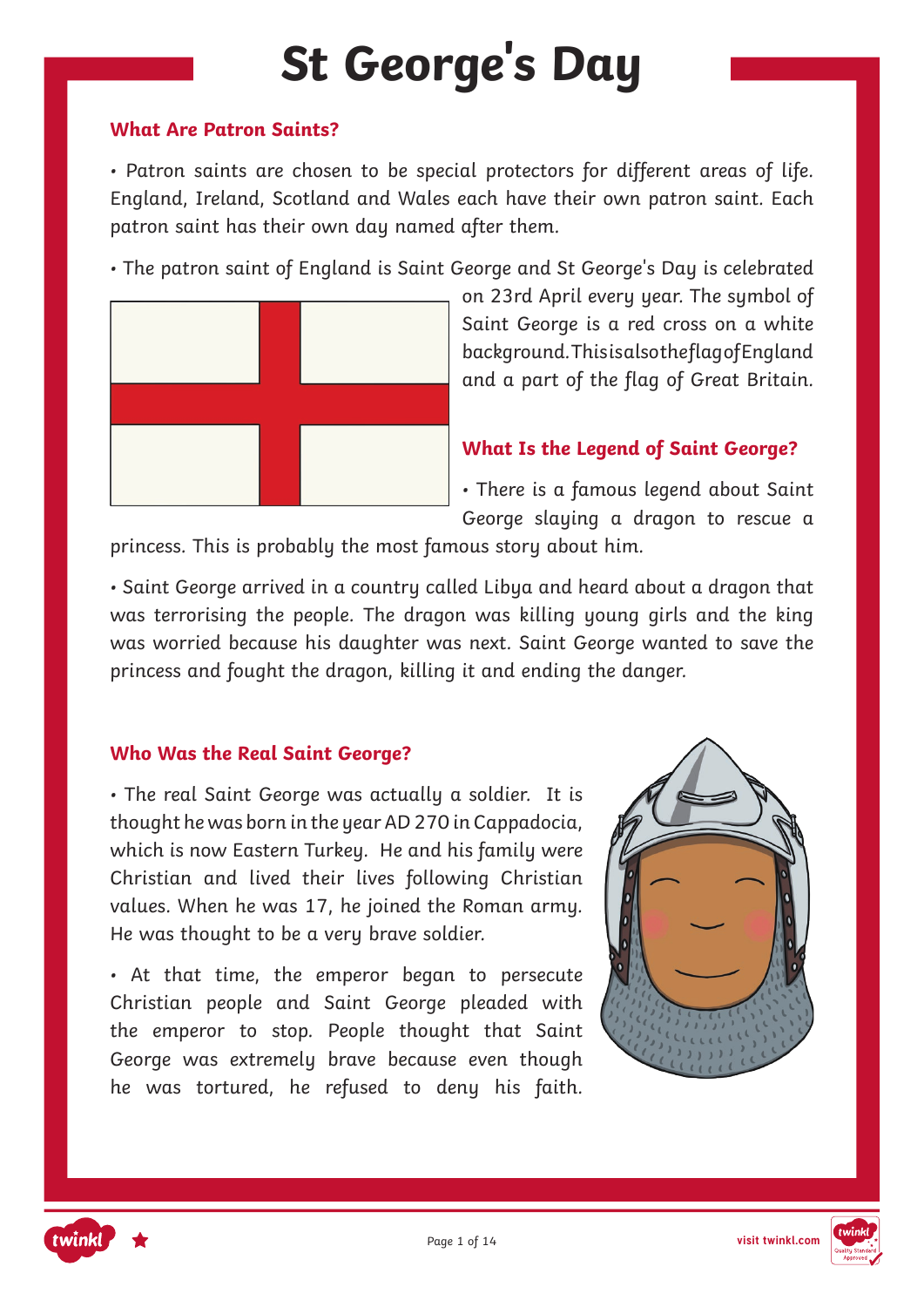• Sadly, he was beheaded near Lydda in Palestine on 23rd April in AD303. The 23rd April was named St George's Day and became a national feast day in 1415.

#### **Interesting Facts**

Saint Edmund the Martyr was the original patron saint of England. He was replaced by Saint George in the 14th century.

Saint George is also the patron saint of scouts, soldiers, archers and farmers. George.



### **Celebrating St George's Day**

Many people wear a red rose to recognise St George's Day. The red rose is the national flower of England.

In some parts of the country, there are festivals, where people dress up and stage 'dragon-slaying' events!

Many people do not celebrate St George's Day. There are a lot of people in England trying to get the day recognised as a national holiday.



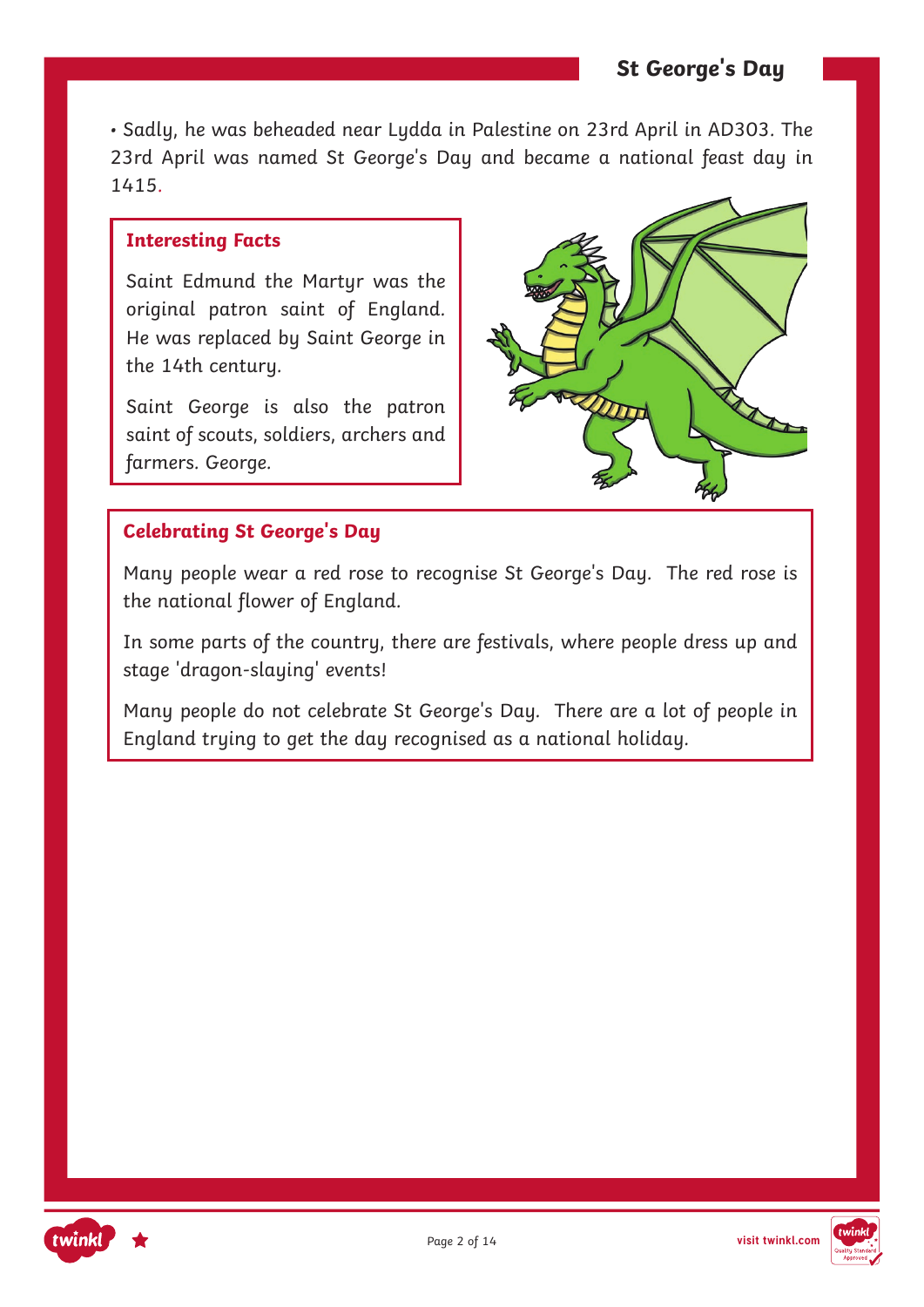# **Questions**

- 1. When is St George's Day celebrated in England?
- 2. What is a patron saint?
- 3. Who was the original patron saint of England?
- 4. Why is 23rd April named as St George's Day?
- 5. What do you think the word 'persecute' means?
- 6. Name two other patron saints' days that are celebrated as a national holidays in other countries
- 7. Why do people think that Saint George was a brave man?
- 8. Have you ever celebrated St George's Day? If so, what did you do?

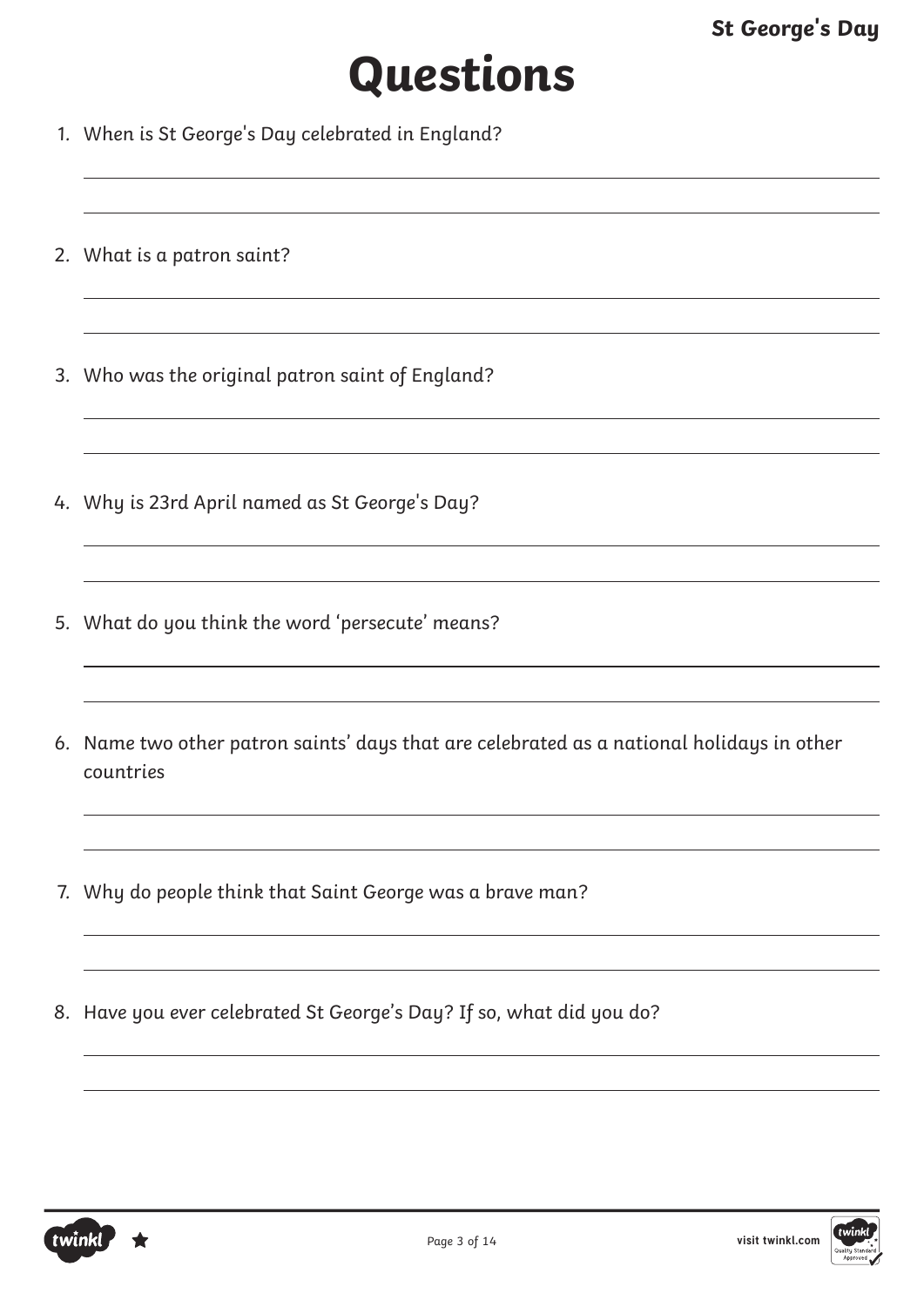# **Answers**

1. When is St George's Day celebrated in England?

**St George's Day is celebrated on the 23rd April.**

2. What is a patron saint?

**A patron saint is chosen to represent and protect a variety of different things**

- 3. Who was the original patron saint of England? **Edmund the Martyr was originally the patron saint of England.**
- 4. Why is 23rd April named as St George's Day?

**23rd April was named as St George's Day because this was the day on which Saint George was beheaded.**

5. What do you think the word 'persecute' means?

**The word persecute means to treat someone badly because of their beliefs.**

6. Name two other patron saints' days that are celebrated as a national holidays in other countries

**Saint Andrew is the patron saint of Scotland and St Patrick is the patron saint of Ireland and they are both national holidays in their countries**.

- 7. Why do people think that Saint George was a brave man? **Various possible answers, which may include that legend said he slayed a dragon, he fought for the Roman army, he wouldn't turn his back on his beliefs even though he was tortured.**
- 8. Have you ever celebrated St George's Day? If so, what did you do? **Pupil's own answers.**



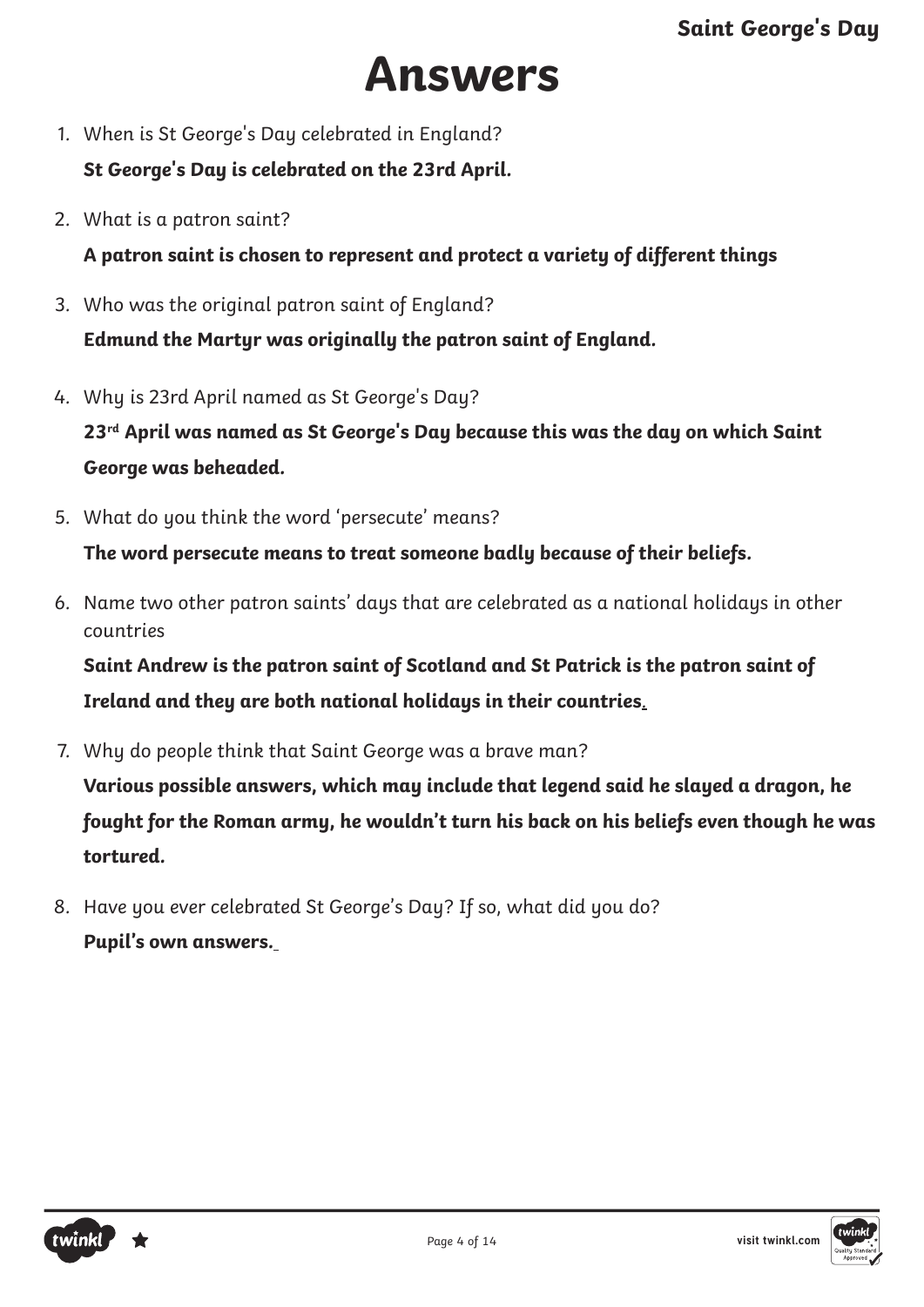# **St George's Day**

### **Patron Saints**

Patron saints are chosen to be special protectors for different areas of life. There are many patron saints, who are guardians of lots of different things. England, Ireland, Scotland and Wales each have their own patron saint, who is guardian and protector of that nation. Each patron saint has their own day named after



them. The patron saint of England is Saint George and St George's Day is celebrated on 23rd April every year. The symbol of Saint George is a red cross on a white background. This is also the flag of England and is a part of the flag of Great Britain. Saint George's symbol was adopted by Richard the Lionheart in the 12th century. The king's soldiers wore it on their tunics during battle.

### **The Legend of Saint George**

There is a famous legend about Saint George slaying a dragon to rescue a princess. This is probably the most famous story about Saint George. During the Middle Ages (5th - 15th century), dragons were often used to symbolise the devil. The story says that Saint George travelled around the world for many

years until he came to a country called Libya. He met a man, who told him that the country was in danger from a dragon. The dragon was killing young girls and the King was worried because his daughter was next to be killed. According to the legend, Saint George wanted to save the princess and fought the dragon, slaying it and ending the danger.

### **Who Was the Real Saint George?**

The real Saint George was actually a soldier. Although he is the patron saint of England and is connected with English values, he was not actually English. It is also thought that he may never have even visited England! He is thought to have been born in the year AD 270 in Cappadocia, which is now Eastern Turkey.





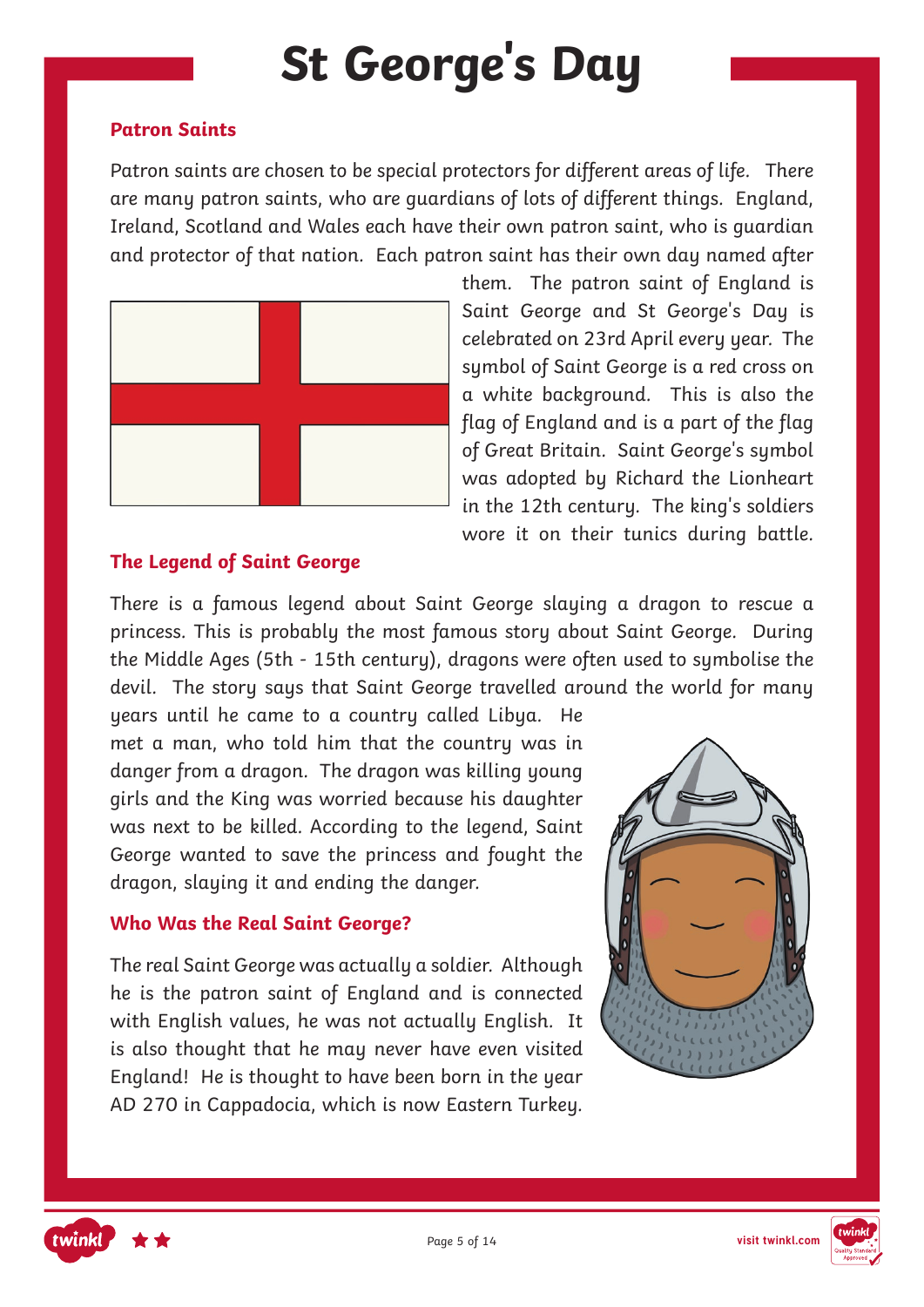He and his family were Christian and lived their lives following Christian values. When he was 17, he joined the Roman army.

The emperor at the time began to persecute Christian people and Saint George often pleaded with the emperor to stop this persecution. He is considered to be extremely brave because even though he was tortured, he refused to deny his faith. Sadly, he was beheaded near Lydda in Palestine on 23rd April in AD303. The 23rd April was named St George's Day in 1222 and became a national feast day in 1415.

## **Celebrating St George's Day**

Many people wear a red rose, England's national flower, to recognise Saint George's Day.

In some parts of the country, there are festivals where people dress up and stage 'dragon-slaying' events! However, many people do not celebrate Saint George's Day - there are a lot of people trying to get the day recognised as a national holiday.

#### **Interesting Facts**

Saint Edmund the Martyr was the original patron saint of England. He was replaced by Saint George in the 14th century.

Many patron saints' days are national holidays, for example, St Patrick's Day in Ireland and St Andrew's Day in Scotland. However in England, St George's Day is a normal working day.

Saint George is also the patron saint of scouts, soldiers, archers and farmers. There are church services for scout troops across the country on 23rd April to celebrate Saint George.



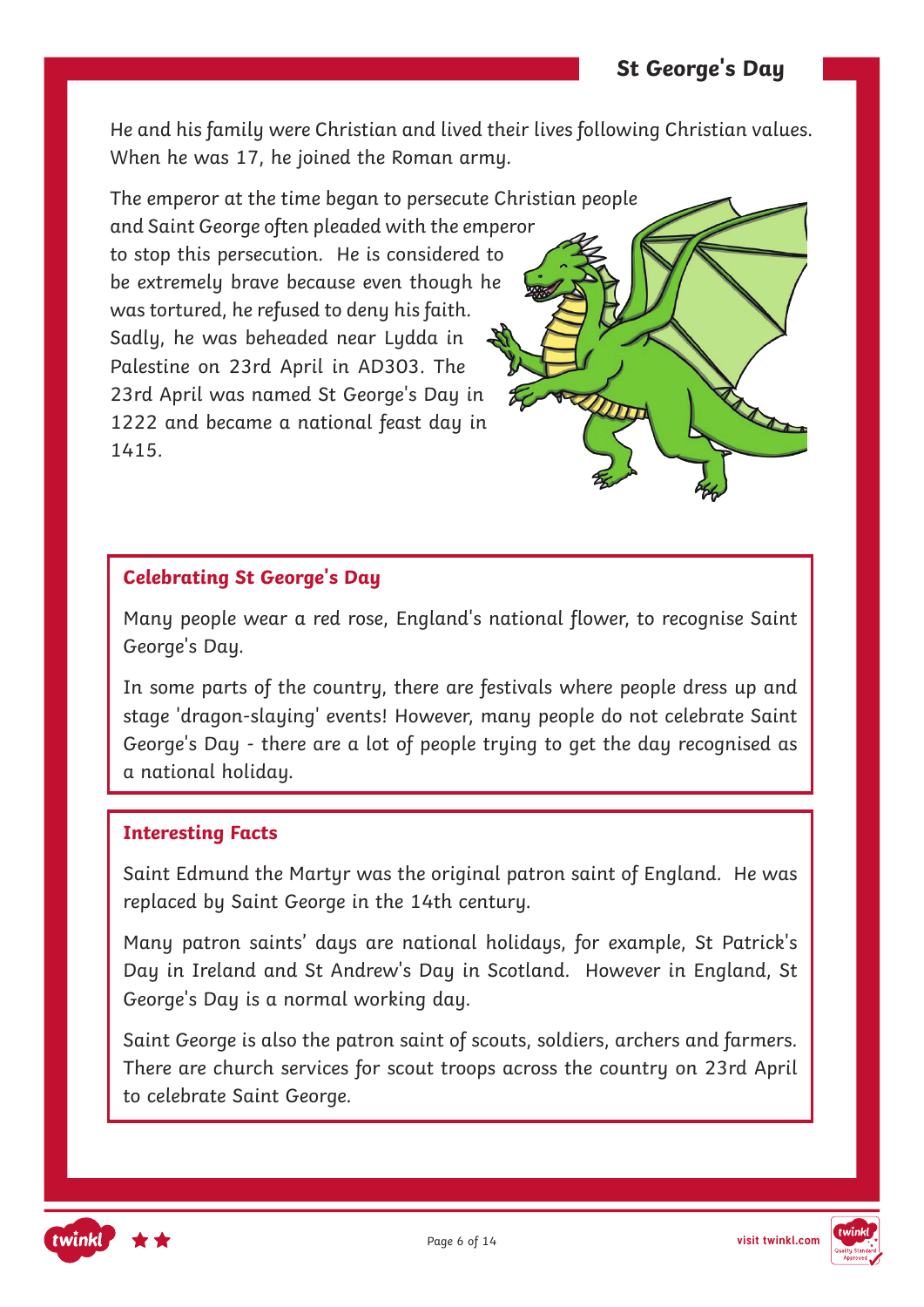# **Questions**

- 1. What is a patron saint and why are they celebrated?
- 2. Why was Saint George put in prison?
- 3. Why is 23rd April named as St George's Day?
- 4. Why was the king of Libya worried?
- 5. Who was the original patron saint of England?
- 6. Why is it unusual that Saint George became the patron saint of England?
- 7. Why do you think this legend of Saint George slaying the Dragon has been created and told for centuries?
- 8. The emperor at the time was a pagan. What do you think this means and why

## **Challenge**

Can you find out which other things/places Saint George is patron saint of? There are a few!



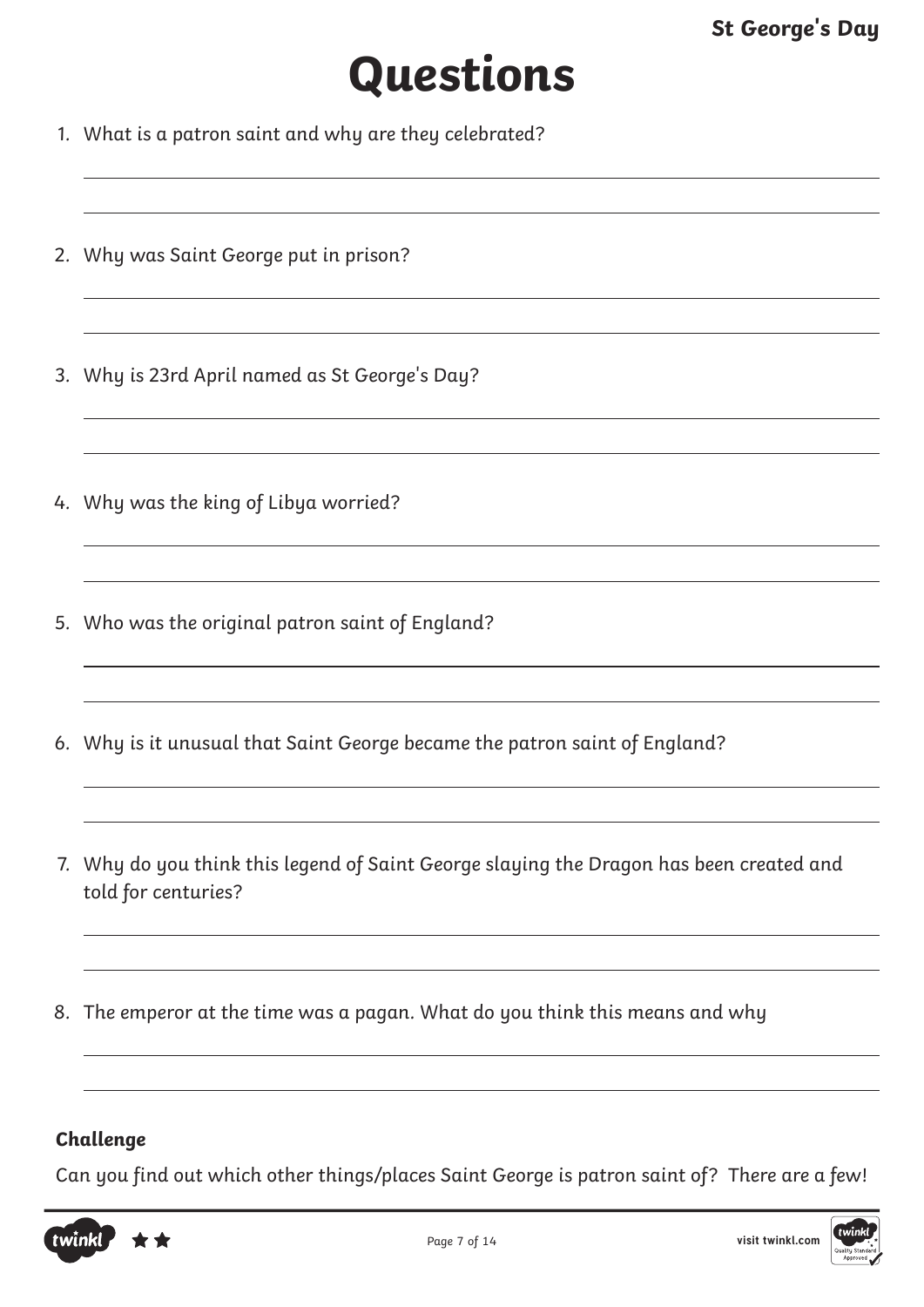# **Answers**

1. What is a patron saint and why are they celebrated?

**A patron saint is chosen to represent and protect a variety of different things.** 

2. Why was Saint George put in prison?

**He was put in prison because he refused to deny his Christian faith even though the emperor was persecuting Christians.**

3. Why is 23rd April named as St George's Day?

**23rd April was named as Saint George's Day because this was the day in which Saint George was beheaded.**

4. Why was the king of Libya worried?

**The king of Libya was worried because a dragon was terrorising his country and he thought that the beast might kill his daughter.** 

5. Who was the original patron saint of England?

**Edmund the Martyr was originally the patron saint of England.**

- 6. Why is it unusual that Saint George became the patron saint of England? **This might be thought of as unusual as Saint George was not English and probably never even visited England**
- 7. Why do you think this legend of Saint George slaying the Dragon has been created and told for centuries?

**Various answers. Answers may discuss that this was a time when myths and legends were created. Also, the dragon was associated with the devil and as Saint George was a brave fighter this legend was created to symbolise and portray this bravery. Also, not much is known about the real Saint George so people created a legend to symbolise his bravery.**

8. The emperor at the time was a pagan. What do you think this means and why **A pagan is someone who does not believe in the main religions around the world. Many years ago, it meant non-Christian.** 



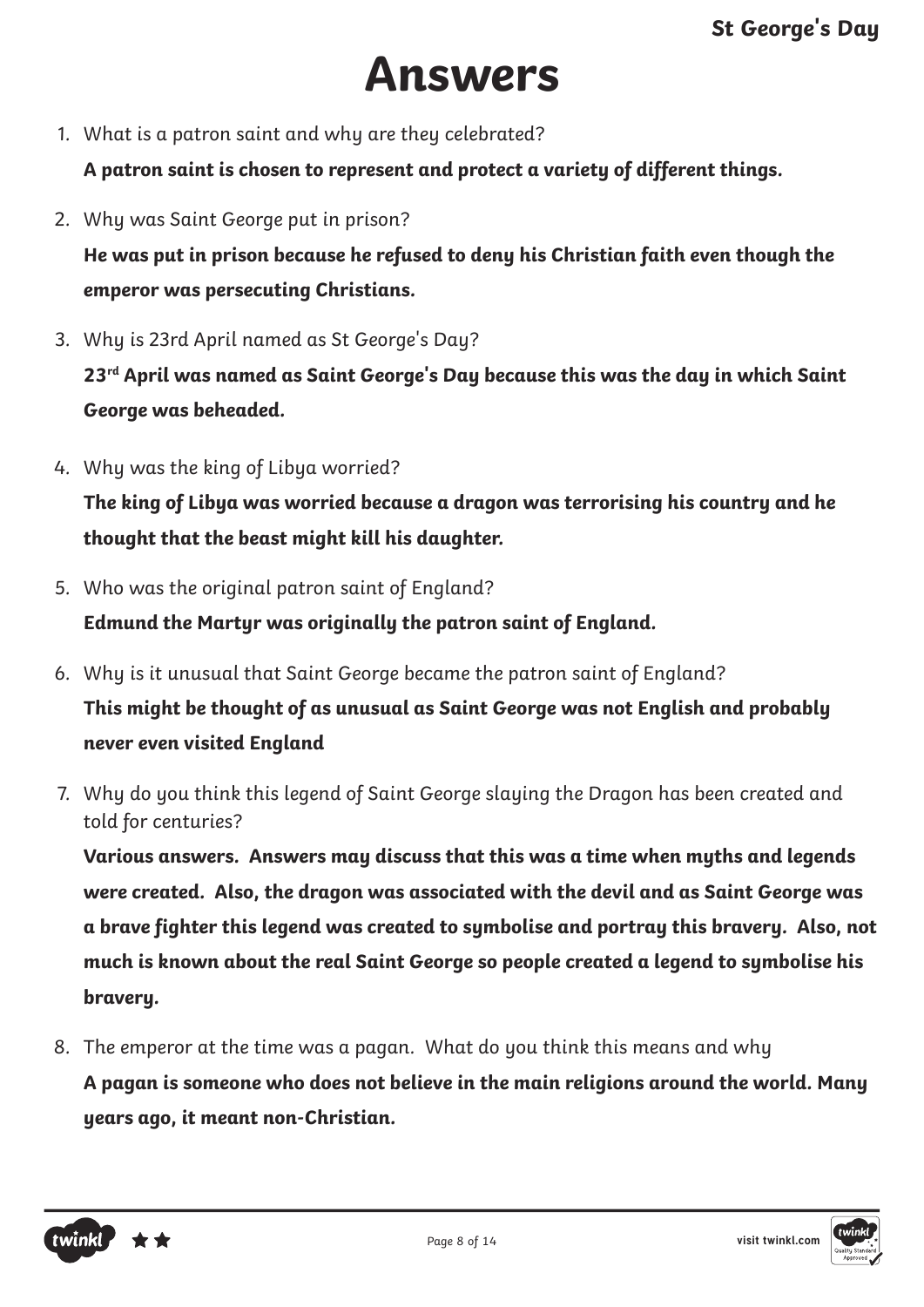# **St George's Day**

Patron saints are chosen to be special protectors for different areas of life. There are many patron saints for lots of different organisations, types of jobs and animals. Also, there are patron saints of whole nations. England, Ireland, Scotland and Wales each have their own patron saint, who is the guardian and protector of that nation. Each patron saint has their own celebratory day named after them. The patron saint of England is Saint George with St George's



Day being celebrated on 23rd April every year. Saint George's emblem is a red cross on a white background, which is also the flag of England, and a part of the flag of Great Britain. Saint George's emblem was adopted by Richard the Lionheart in the 12th century and was worn on the tunics of the king's soldiers during battle.

Legends tell of Saint George slaying a dragon to rescue a damsel in distress, which is probably the most famous story about him. During the Middle Ages (5th - 15th century), dragons were often used to represent the devil. The story says that Saint George travelled around the world for many years until he came to a country called Libya. There he met a hermit, who told him that the country was in danger from a dragon that was killing young girls. The king

was looking for a knight to slay the dragon because his daughter, the princess, was the next to be killed. According to the legend, Saint George wanted to save the princess and fought the dragon, slaying it and ending the danger.

Although this legend is famous and often told, the real Saint George was actually a soldier and not much is really known about him. Despite the fact that he is associated with English values and bravery, he was not English, and it is widely thought that he never actually came to England! He is thought to have been born in the year AD 270 in Cappadocia, which is now Eastern Turkey. He was born to Christian parents and had a great Christian faith. At the age





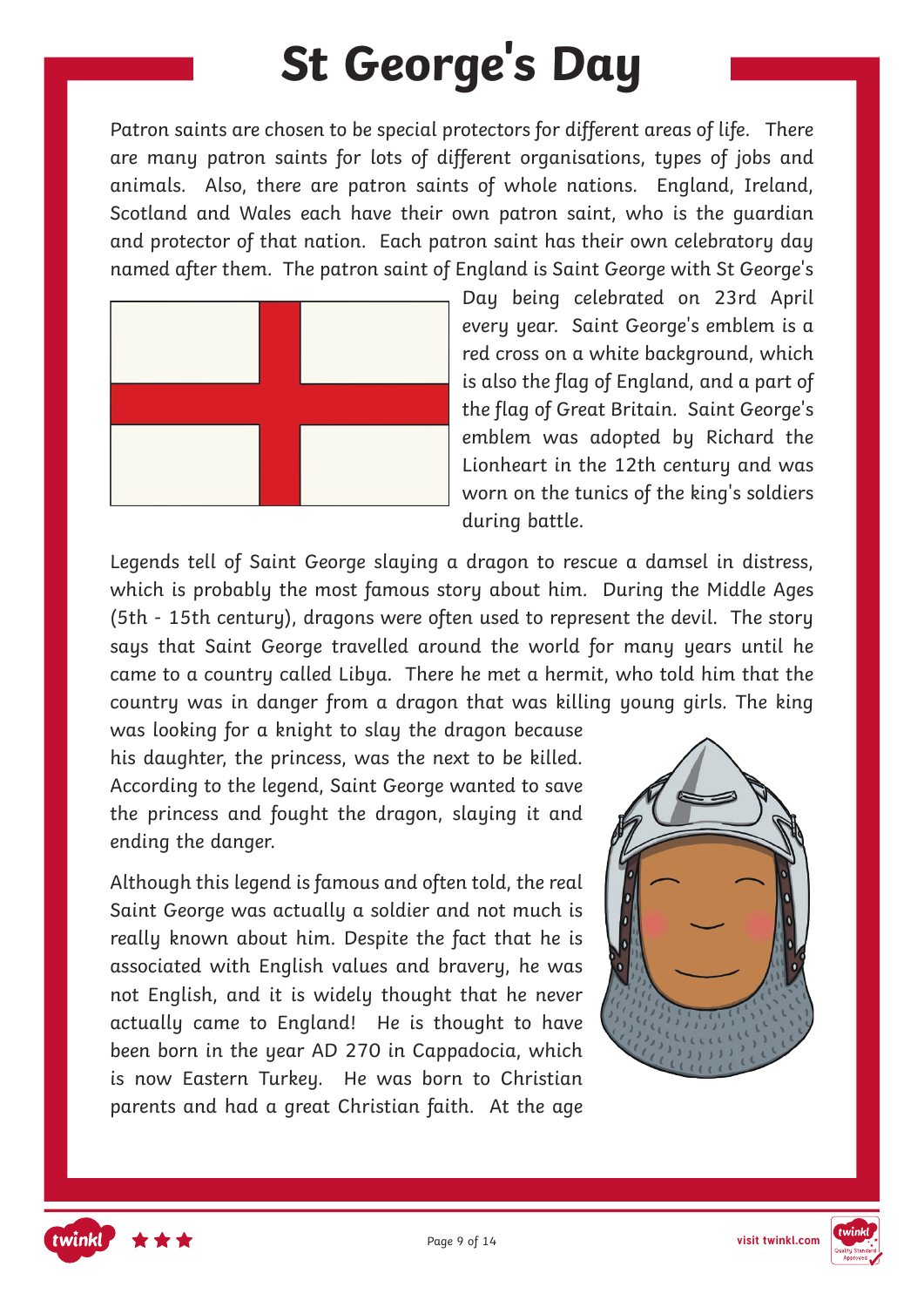of 17, he became a soldier in the Roman army and was soon very well-known for his bravery in battle.

The emperor at the time was a pagan and began to persecute Christian people. Saint George pleaded with the Emperor to stop this persecution. He is considered to be extremely heroic as he refused to deny his faith even though he was imprisoned and tortured by the Emperor and his men. Sadly, he was beheaded near Lydda in Palestine in AD 303 on 23rd April AD303.

That same day became St George's Day when it was declared in 23rd April in 1222 and became a national feast day in 1415.

### **Celebrating St George's Day**

Many people wear a red rose, England's national flower, to recognise St George's Day.

In some parts of the country, there are festivals where people dress up and stage 'dragon-slaying' events! However, many people do not celebrate St George's Day and there are a lot of people trying to get the day recognised as a national holiday in England.

#### **Interesting Facts**

- Saint Edmund the Martyr was originally the patron saint of England and was replaced by Saint George in the 14th century.
- Many patron saints' days are national holidays, for example, St Patrick's Day in Ireland and St Andrew's Day in Scotland. However, in England, St George's Day is a normal working day.
- Saint George is also the patron saint of scouts, soldiers, archers and farmers. There are church services for scout troops across the country on 23rd April to celebrate Saint George's bravery and life.



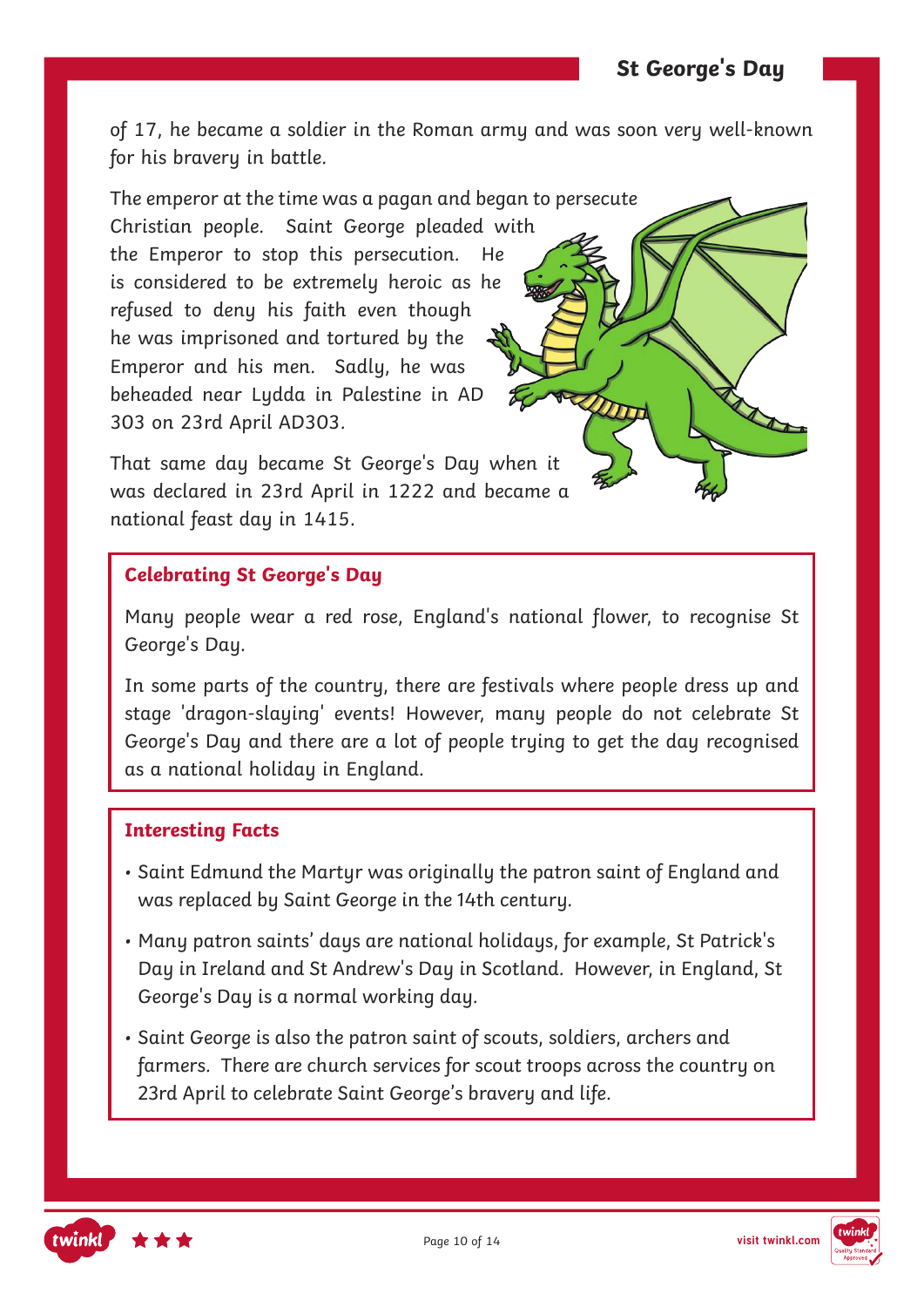# **Questions**

- 1. What is a patron saint and why are they celebrated?
- 2. What does the word 'emblem' mean?
- 3. Why was Saint George put in prison?
- 4. Why is 23rd April named as St George's Day?
- 5. Who was the original patron saint of England?
- 6. Why do you think Saint George was chosen to be the patron saint of England and why might this be considered unusual?
- 7. 7. Why do you think that the legend of Saint George and the Dragon has been created and told for centuries?
- 8. The emperor at the time was a pagan. What do you think this means and why



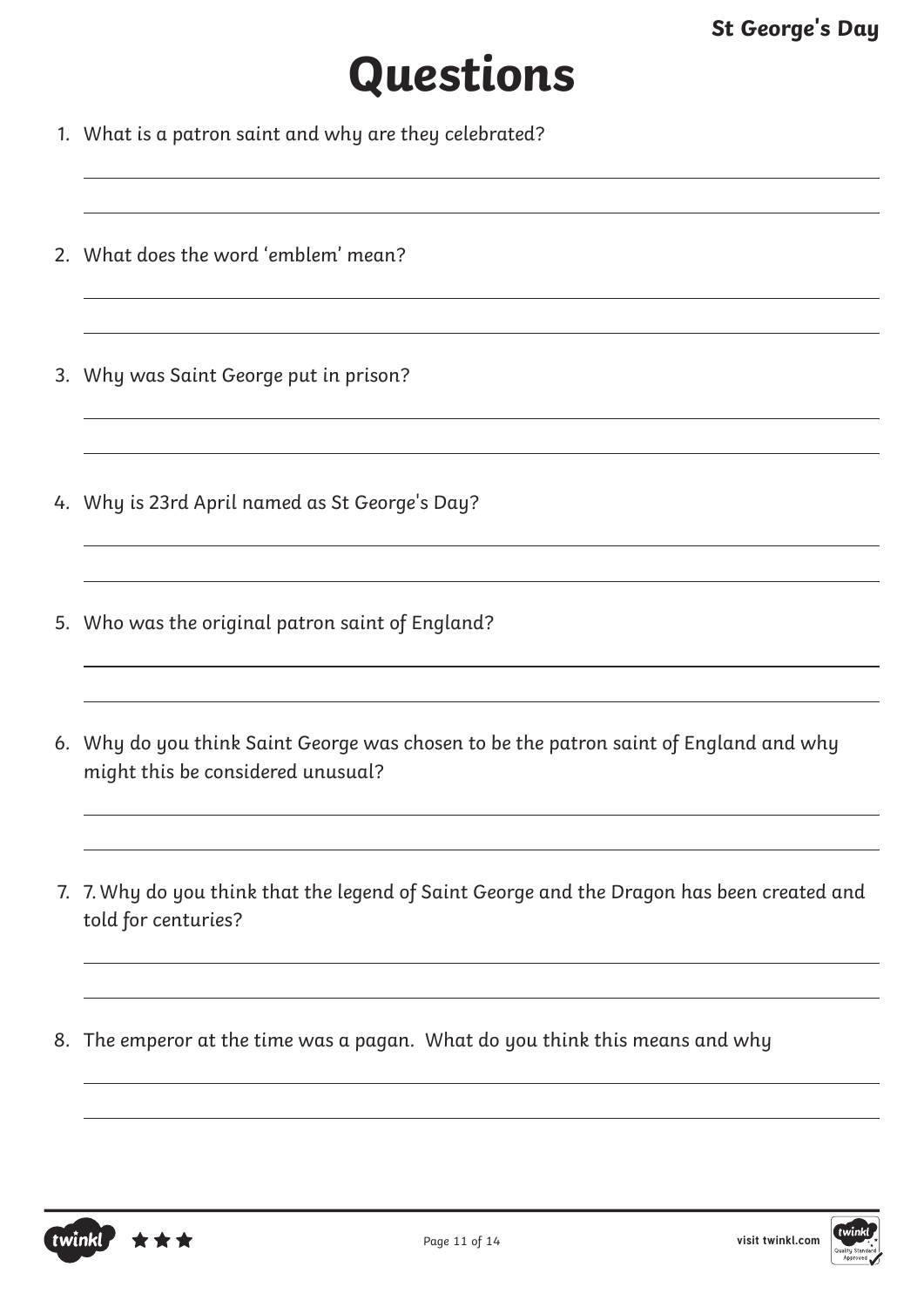- 9. Why do you think people would like St George's Day to be recognised as a national holiday?
- 10. How do you think St George's Day should be celebrated, based on what you now know about Saint George?

## **Challenge**

Can you find out which other things/places Saint George is patron saint of? There are a few!



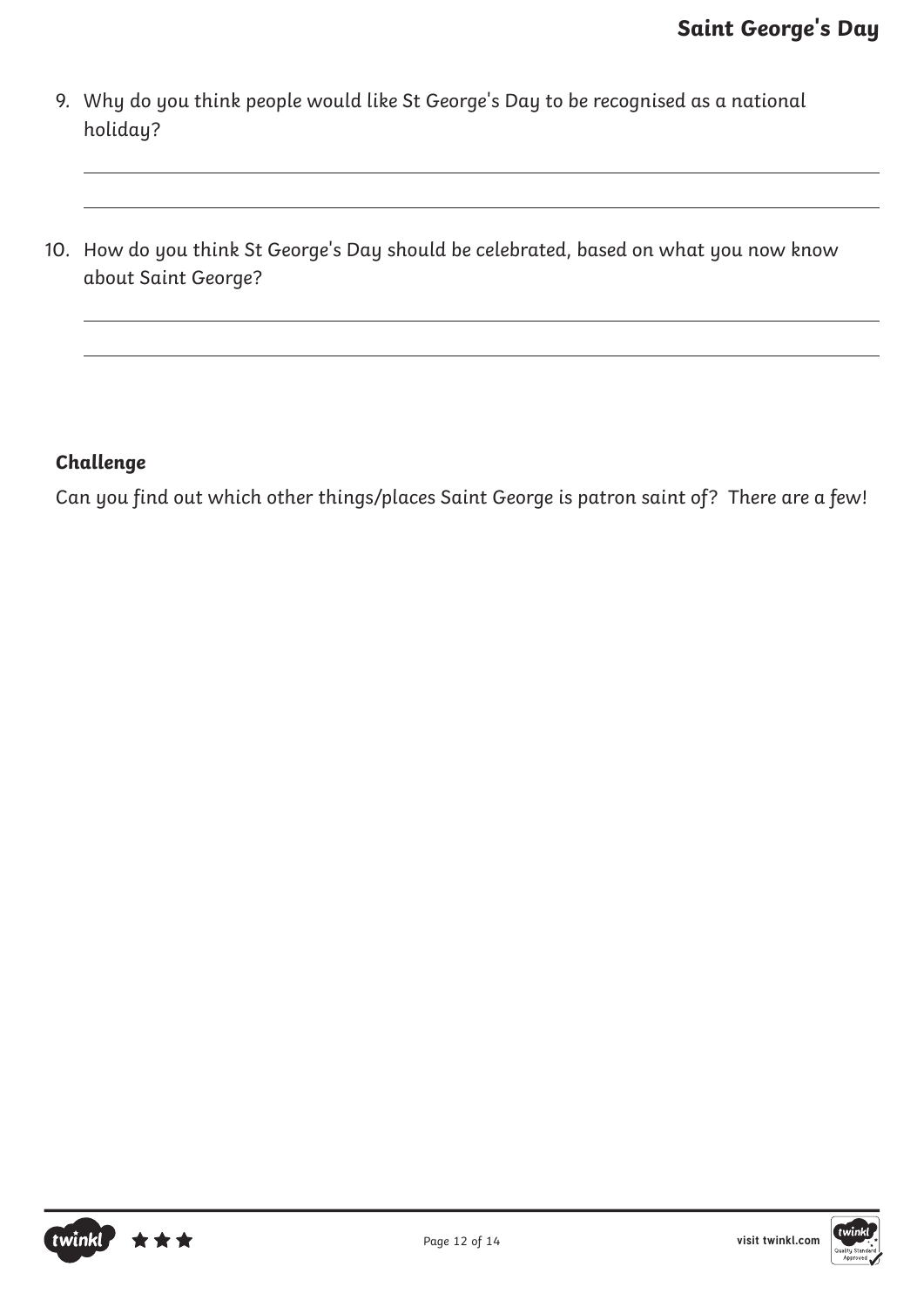# **Answers**

1. What is a patron saint and why are they celebrated?

**A patron saint is chosen to represent and protect a variety of different things. It could be an organisation, a type of job, animals or countries. They are celebrated as they are protectors and guardians.**

- 2. What does the word 'emblem' mean? **An emblem is a symbol of something or someone. It is associated with that item or person and represents them.**
- 3. Why was Saint George put in prison? **He was put in prison because he refused to deny his Christian faith even though the emperor was persecuting Christians.**
- 4. Why is 23rd April named as St George's Day?

**23rd April was named as St George's Day because this was the day on which Saint George was beheaded.**

5. Who was the original patron saint of England?

**Edmund the Martyr was originally the patron saint of England.**

6. Why do you think Saint George was chosen to be the patron saint of England and why might this be considered unusual?

**Various possible answers, e.g. it is unusual as he is not English. However, his values, such as bravery and heroism, are ones that England wanted to be associated with. Also, Richard the Lion Heart admired him and brought his emblem to England, which soldiers wore on their tunics so it became associated with England.** 

7. Why do you think that the legend of Saint George and the Dragon has been created and told for centuries?

**Various answers. Answers may discuss that this was a time when myths and legends were created. Also, the dragon was associated with the devil and as Saint George was a brave fighter this legend was created to symbolise and portray this bravery. Also, not much is known about the real Saint George so people created a legend to symbolise his bravery.**